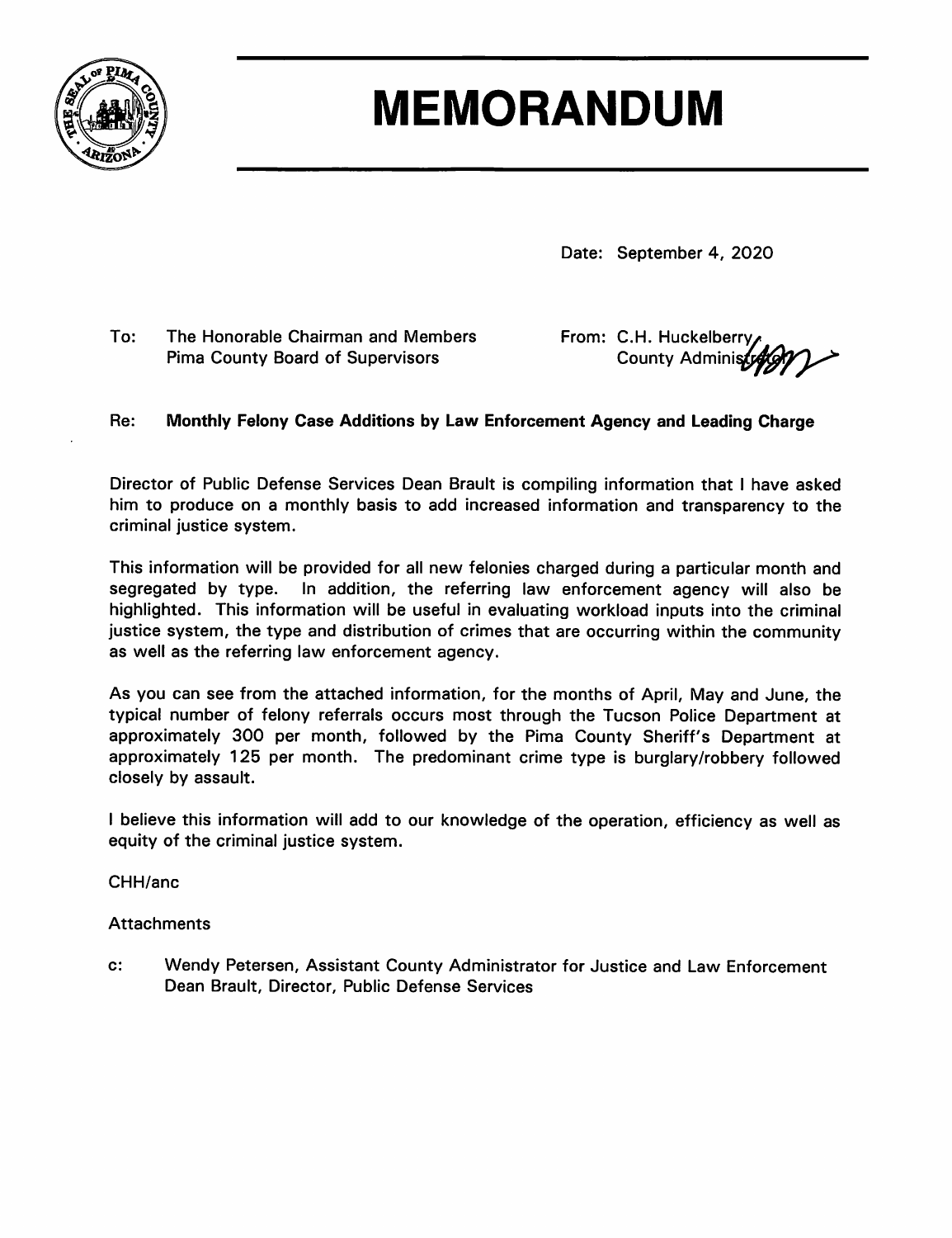## Monthly Felony Case Additions by Law Enforcement Agency and Leading Charge Type New Felonies by Month and Charge Type





All Felonies by Charge Type